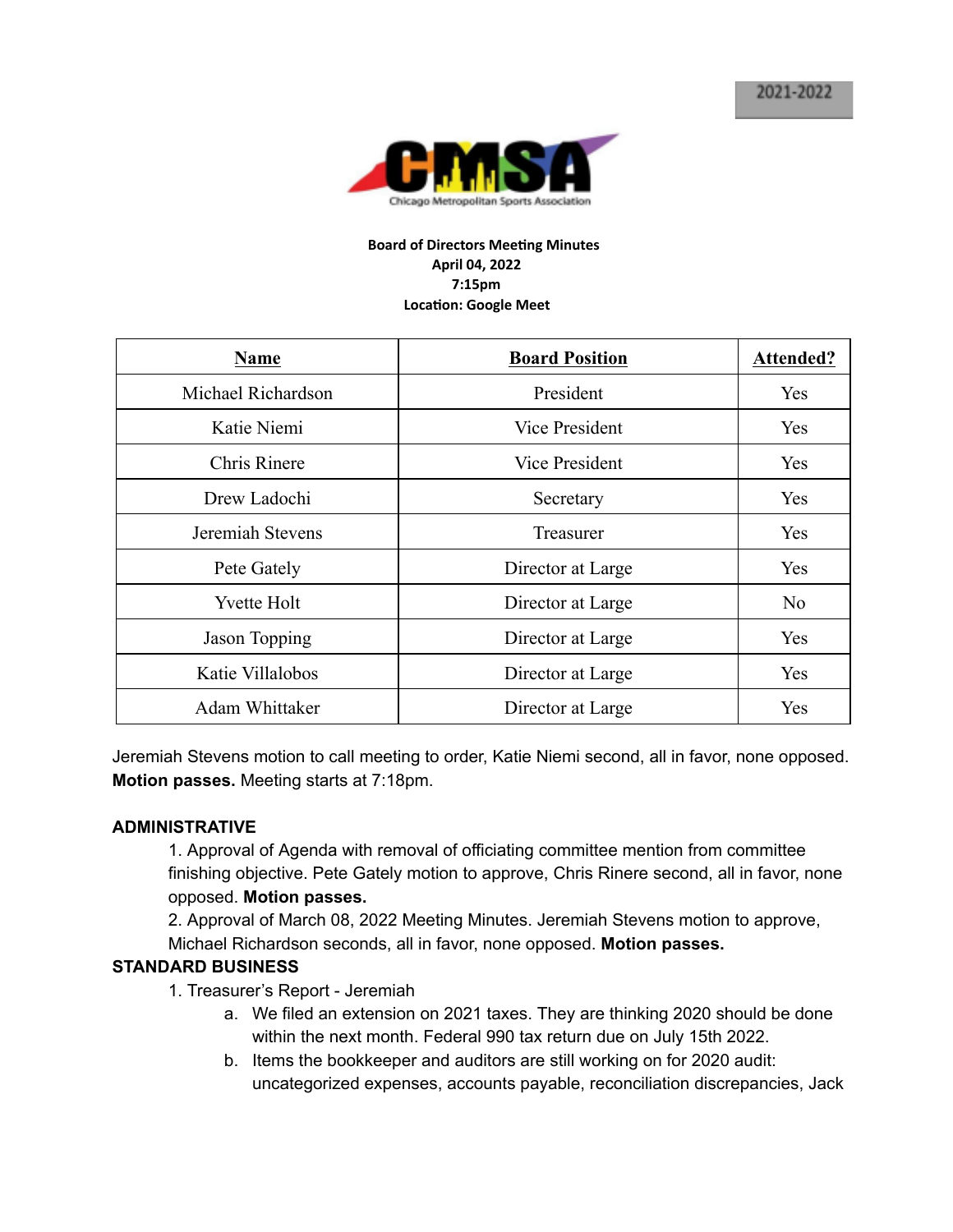Nielsen settlement, clearing the accounts listed and the journal entries required. We also need to figure out how we are going to classify the monthly income from the Michael Rice settlement.

- c. Review of balance sheets and profit and loss for first quarter 2022. As of today, 1844 members of CMSA for the 2021-2022 fiscal year. On track to surpass last year.
- d. Michael Richardson questioned Should we be capping our savings account if it plateaus at 91,000? A portion of it is Jack Nielsen settlement money. Answer was not resolved from question.
- e. Chris Rinere questioned How long before our audits are completed? 2020 should be done within next month before we can work on 2021.
- f. Drew Ladochi motion to approve Treasurer's report, Chris Rinere second, all in favor, none opposed. **Motion passes.**
- 2. Registration Discussion Michael
	- a. Asked if we should allow commissioners to have more access to Leagueapps to setup their leagues.
	- b. Jeremiah Stevens said it could be a case by case basis depending on their level of knowledge with using Leagueapps.
	- c. Drew Ladochi said that the secretary could create the leagues so they know to edit the website to match the information presented by the commissioner. We do not always inform the secretary that is in charge of the website to update the information about the league becoming open.
	- d. Michael Richardson motion to continue this conversation at our next board meeting, Jason Topping second, all in favor, none opposed. **Motion passes.**
- 3. Sports If not a pressing issue we will receive an update via email
	- a. Badminton Michael
	- b. Basketball Open Katie
	- c. Basketball Women's Katie
	- d. Cornhole Drew
	- e. Dodgeball Open Katie
	- f. Dodgeball Women's- Katie
	- g. eSports Katie
	- h. Football Open Chris Rinere
	- i. Football Pride Bowl Chris Rinere
	- j. Football Women's Chris Rinere
	- k. Kickball Katie
	- l. Pool Chris Rinere and Drew
	- m. Soccer Drew
		- i. Soccer getting ready for the summer season. Waiting on a budget prior to opening the league.
	- n. Soccer Pride on the Pitch- Drew
	- o. Softball Open Michael
		- i. Open for registration
	- p. Softball Pride Tournament no update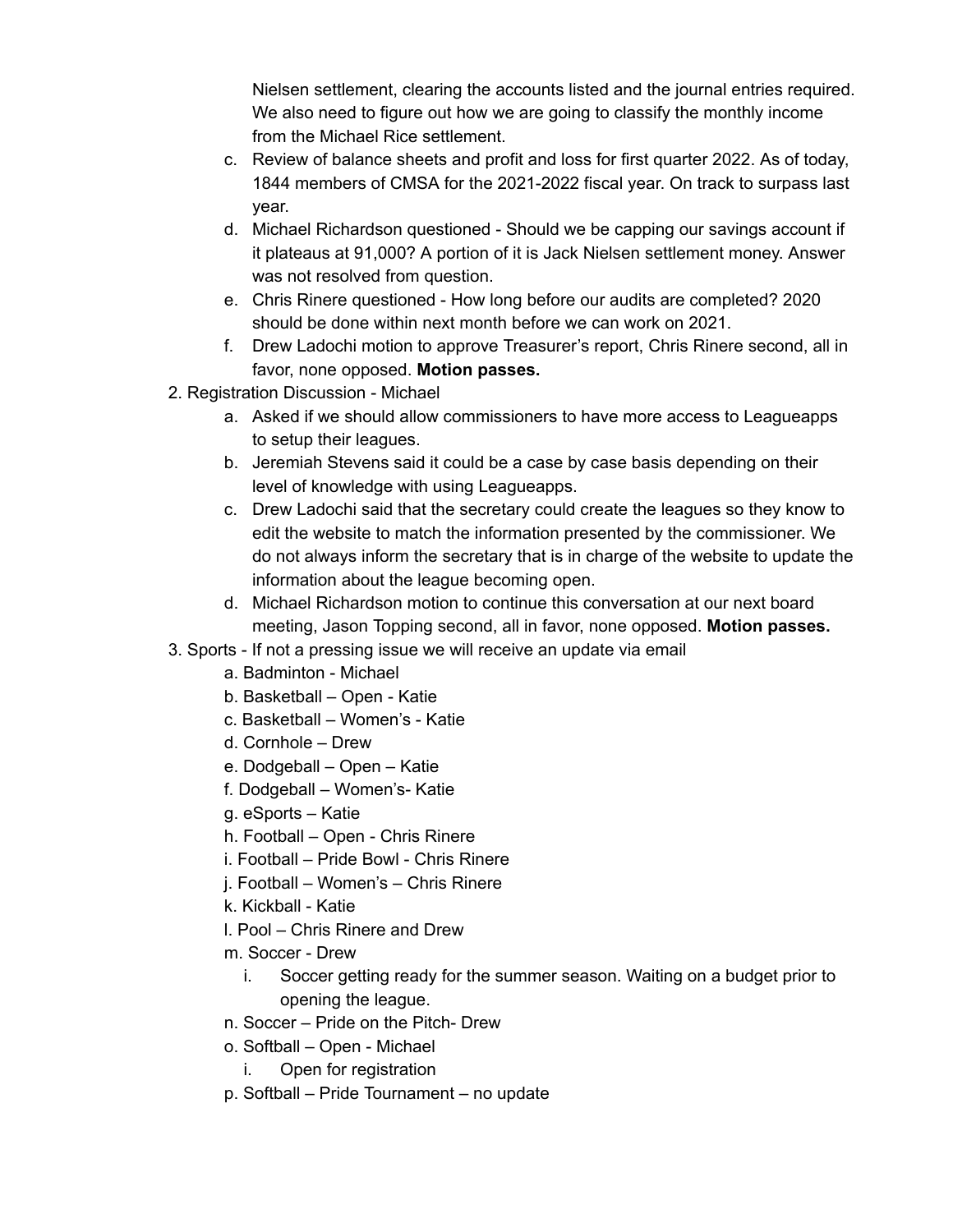- q. Softball Women's Michael
	- i. Open for registration
- r. Table Top Katie N.
- s. Ultimate Chris
- t. Volleyball Beach Chris
	- i. Linked an email between the new commissioner, previous beach commissioner, and current indoor commissioner.
	- ii. Connected with Katie for permit pricing
	- iii. Need to get a board setup in order to help run this large league
- u. Volleyball Open Chris
- v. Volleyball Women's Chris
- 4. Committee Reports and Discussions
	- a. Social Media/Website/Newsletter Drew
		- i. Still need to work on creating document/proposal for commissioner to post on our social media.
		- ii. Should have a shared calendar so that we can see what is going to be posted.
		- iii. Jeremiah said to create the posts in advance and schedule the posts in the future so that we are not missing holidays we'd like to recognize.
	- b. Officials Financial Review committee update Peter Gately (removed per the motion at beginning of meeting)
	- c. Bylaws/policy review committee- Update to Bylaws Proposal-Peter Gately
		- i. Pete Gately will be preparing items with the review committee for the CMSA main board to vote on.
		- ii. We discussed eSports memberships through emails and how we are going to decide what to do for them going forward.
		- iii. Document for records retention down to two options. Main board will vote on which they prefer.
		- iv. Update to policy manual on not having rules that contradict another rule.
	- d. Election Process
		- i. Discussion around who will be leading the election and getting this process started.
		- ii. We want the vote to go longer than one day. There will be CMSA By-law changes for membership to review.
		- iii. We need to figure out the director at large positions shortly after electing the executive board.
		- iv. Drew, Pete, Michael volunteering to help run this process for the upcoming election.
		- v. We will write up a plan via email to vote on
	- e. Strategic Plan This was postponed to the next meeting.

## **SPECIAL BUSINESS**

1. Fundraising Framework For Individual team and League (including 50/50)